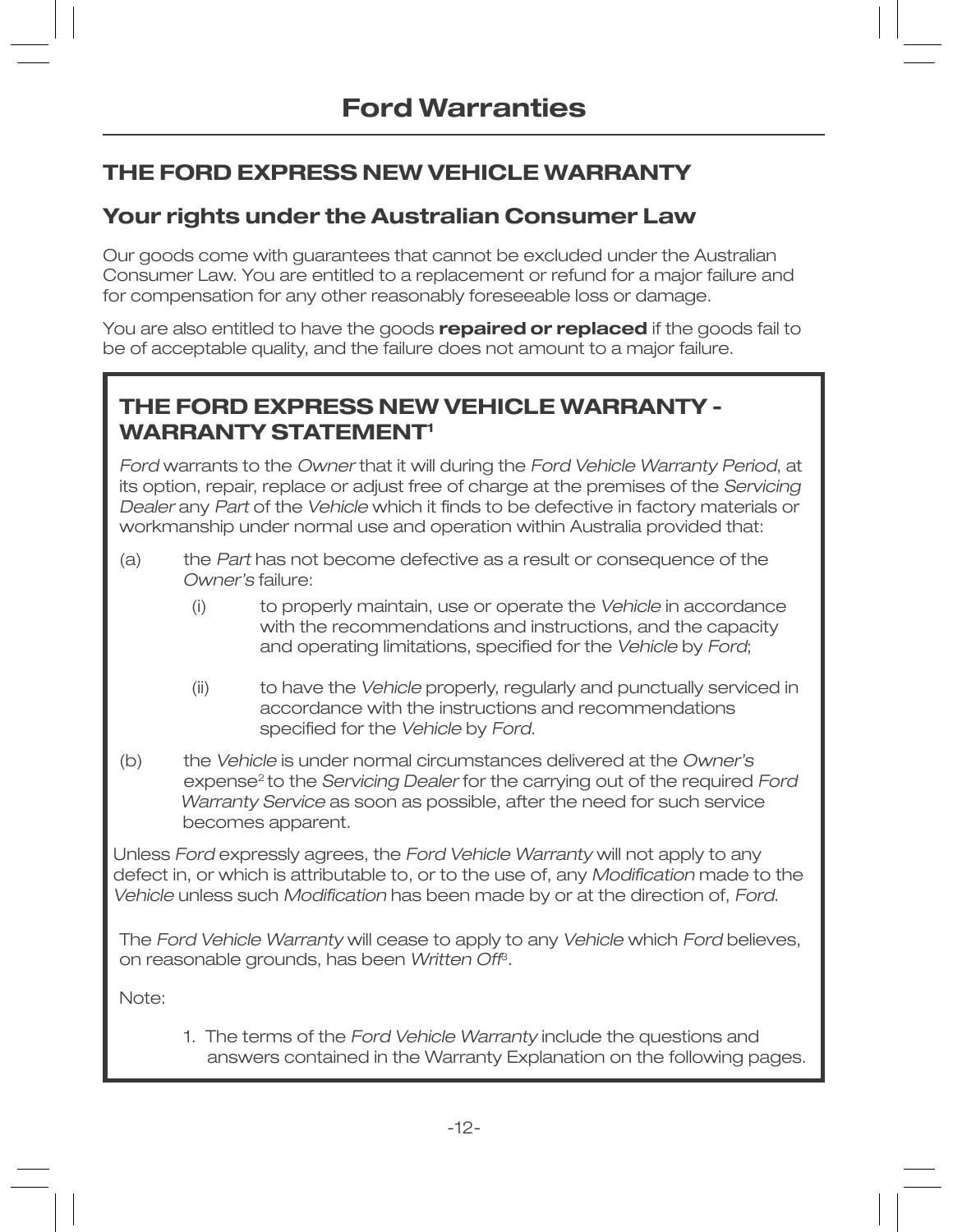2. Please refer to Question 2 to Question 6 of the Warranty Explanation on the following pages.

3. Please refer to Question 19 of the Warranty Explanation on the following pages.

The Ford Vehicle Warranty is in addition to other rights and remedies conferred upon consumers under the Australian Consumer Law, and any other applicable Commonwealth, State or Territorial Statutory Enactment.

The meaning of words printed in italics is set out under the heading 'Definitions' on the following page of the quide.

### **Definitions**

In the preceding Ford Vehicle Warranty (including the questions and answers contained in the Warranty Explanation):

'Authorised Ford Dealer' means a dealer appointed by Ford to sell for and on behalf of Ford new and/or unused vehicles of the kind marketed from time to time by Ford in Australia and to perform Ford Warranty Service on such Vehicles.

'Ford' means Ford Motor Company of Australia Limited A.B.N. 30 004 116 223 of 1st Floor, 600 Victoria Street, Richmond, Victoria, 3121, telephone 13 FORD (13 36 73).

'Ford Licensed Accessories' means the automotive accessories designated by Ford as Ford Licensed Accessories and marketed by Ford under the Ford or supplier trade mark.

'Ford Parts' and 'Ford Accessories' means respectively the automotive Parts and the automotive Accessories marketed by Ford under the Ford or 'Motorcraft' trade mark and do not include tyres or Ford Licensed Accessories.

'Ford Parts And Accessories Warranty' means the express warranty set out later in this section of the guide in connection with the sale of Ford Parts, Ford Accessories and Ford Licensed Accessories.

'Ford Vehicle Warranty' means the express vehicle warranty set out at the commencement of this section of the guide, (including the questions and answers contained in the Warranty Explanation).

'Ford Vehicle Warranty Period' means:

For claims in respect of batteries, the period expiring 12 months (or 6 months for taxis) after the Ford Warranty Commencement Date; or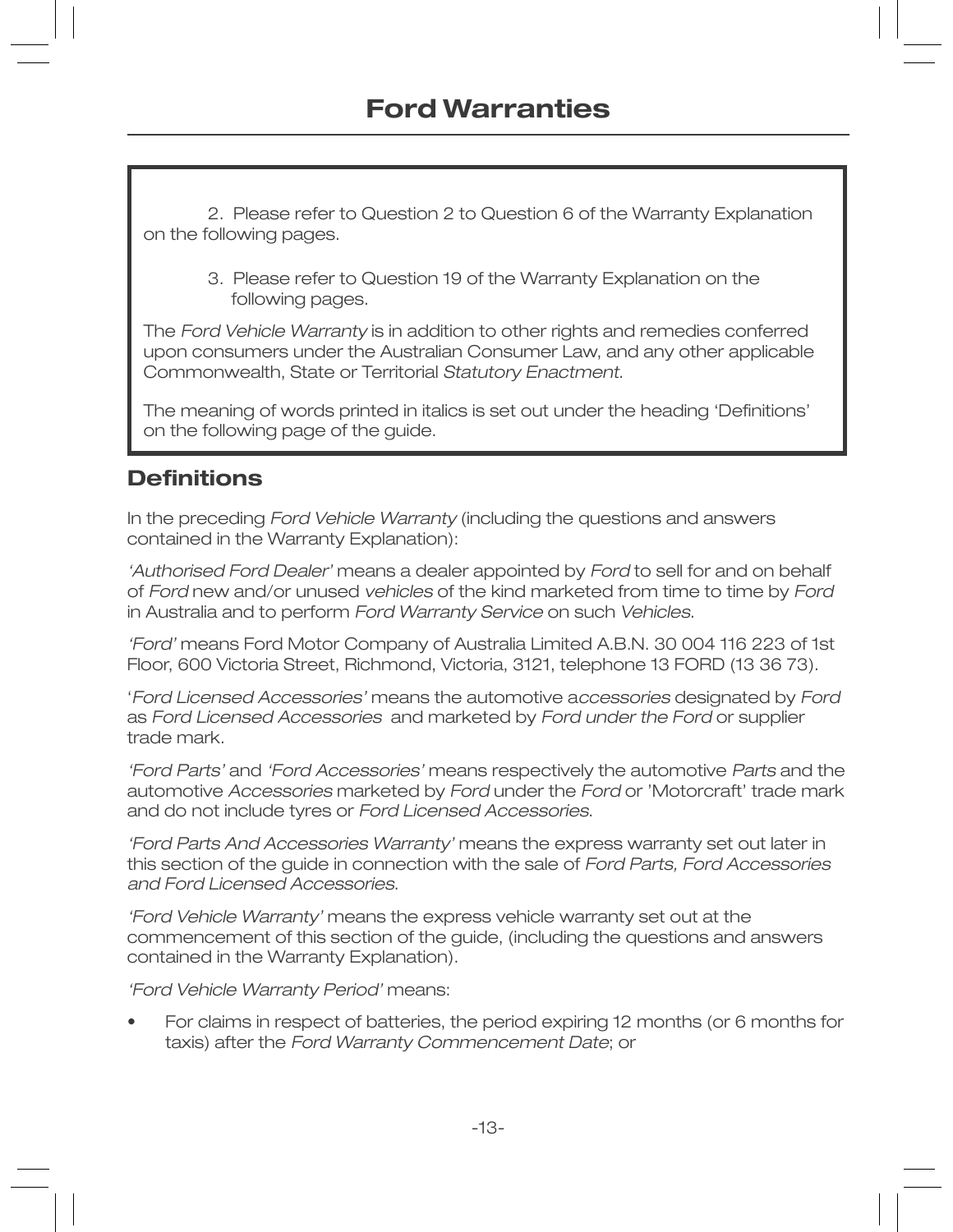In all other cases, the period expiring three years after the Ford Warranty Commencement Date, or when the aggregate distance travelled by the Vehicle reaches 100,000 km whichever occurs first.

"Ford Warranty Commencement Date" means:

- In the case of a Vehicle which is a company, dealership or demonstration vehicle, the date on which the Vehicle is first registered by Ford or an Authorised Ford Dealer; or
- In all other cases, the date on which the Vehicle is delivered to its original Owner by the Selling Dealer.

'Ford Warranty Service' means any repair, replacement or adjustment which is to be, or which has been, performed by the Servicing Dealer under the Ford Vehicle Warranty.

'Modification' includes any addition, deletion or alteration made to or from the Vehicle.

'Owner' means the owner of the Vehicle for the time being during the Ford Vehicle Warranty Period.

'Part' means any part, component or assembly of the Vehicle including a Ford Part, Ford Accessory or Ford Licensed Accessory, but excluding a part of the vehicle which is designated by Ford as a supplier branded accessory.

'Performance / Compliance' means the performance, durability, stability, reliability and/or safety of the Vehicle and the compliance of the Vehicle with all relevant Statutory Enactments (including all relevant Australian Design Rules).

'Selling Dealer' means the Authorised Ford Dealer from whom the Vehicle was first purchased by the original Owner.

'Servicing Dealer' means the Authorised Ford Dealer who has performed, or who has been requested by the Owner to perform, Ford Warranty Service.

'Statutory Enactment' means the Competition and Consumer Act 2010, and any other statutory enactment of the Commonwealth of Australia, or of any Australian State or Territory, and includes any law, by-law, rule, regulation, or ordinance made pursuant to any such statutory enactment.

'Vehicle' means the vehicle identified at the back of this guide under the heading 'Owner/Vehicle Identification'.

'Written Off' in relation to a Vehicle means, without limitation, that the Owner, İ nsurer or financier of the Vehicle has decided that the Vehicle has been so severely damaged, that it is no longer economic to repair.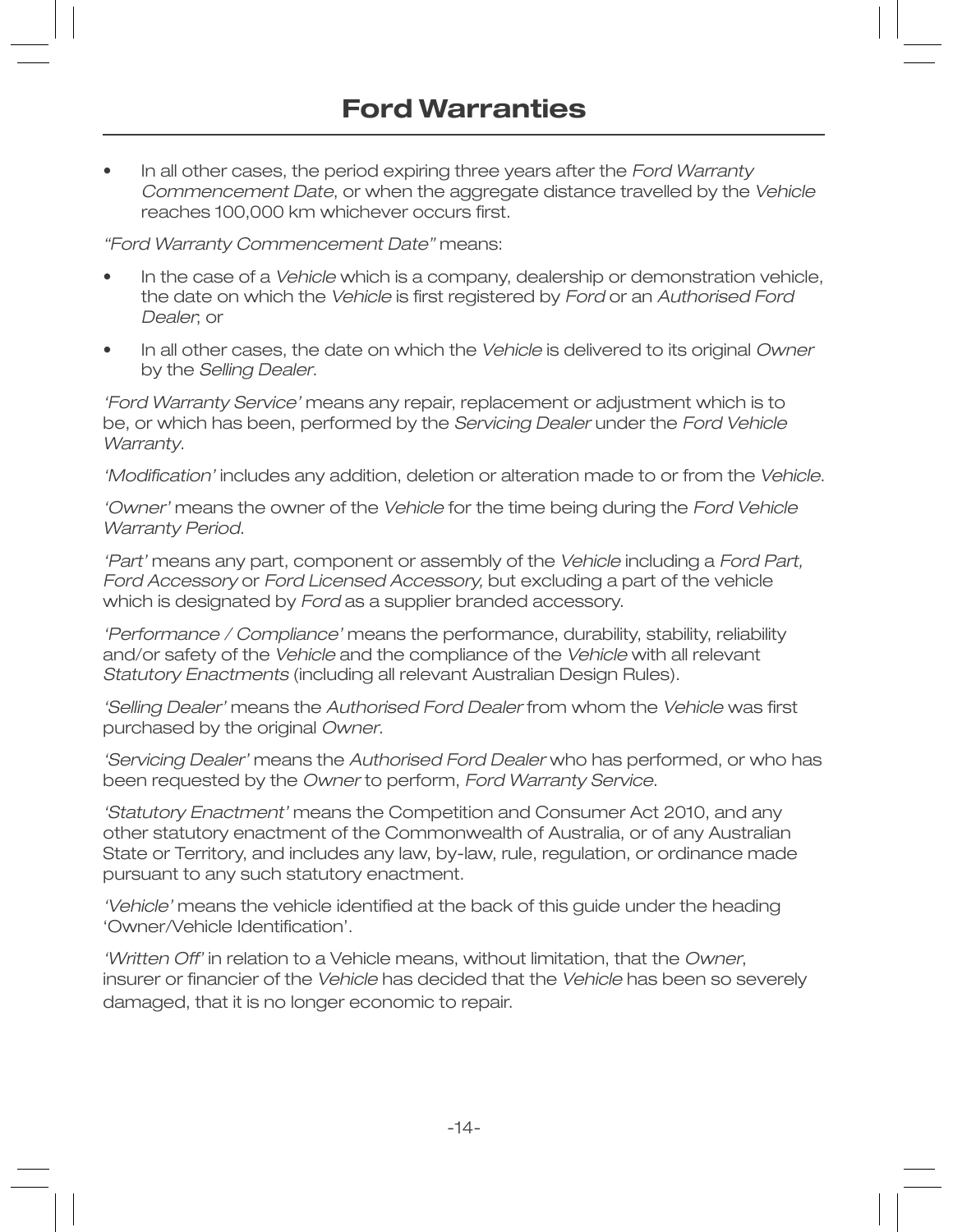## **WARRANTY EXPLANATION**

The following questions and answers are intended to assist you in understanding the Ford Vehicle Warranty provided with the Vehicle. The meaning of words printed in İ talics/capitals is set out under the heading 'Definitions' in this section of the guide.

### **1. Who can obtain Ford Warranty Service?**

If you are the Owner of the Vehicle or if you have exclusive possession of the Vehicle pursuant to a lease, credit, hire purchase or finance agreement you may obtain Ford Warranty Service during the Ford Vehicle Warranty Period.

#### **2. Where should I go and what should I do to obtain Ford Warranty Service?**

It is the responsibility of the Selling Dealer to provide Ford Warranty Service and you should take the Vehicle to that dealer whenever Ford Warranty Service is required. However, if it is not practicable or convenient for you to take the Vehicle to the Selling Dealer (for example if you are travelling, have moved to another location or have other difficulties) you may take the Vehicle to any other Authorised Ford Dealer.

The 'Owner/Vehicle Identification' details recorded in the back of this guide are required by the Servicing Dealer in connection with the provision of Ford Warranty Service. Accordingly it is important that you present this guide to the Servicing Dealer whenever you request Ford Warranty Service.

#### **3. What should I do if the Vehicle becomes inoperative or unsafe as a result of a defect which is covered by the Ford Vehicle Warranty?**

If, as a result of a defect which is covered by the Ford Vehicle Warranty the Vehicle cannot be driven, or cannot be driven safely, you should contact the nearest Authorised Ford Dealer as soon as possible and arrange for that dealer to carry out the required Ford Warranty Service.

#### **4. What should I do if in an emergency Ford Warranty Service is required and an Authorised Ford Dealer is not available at that time to provide such service?**

If, in an emergency, a repair, replacement or adjustment of a kind covered by the Ford Vehicle Warranty is required to enable the Vehicle to be operated safely and it is not practicable for you to have that service performed by the Selling Dealer or another Authorised Ford Dealer, the service, but only to the extent that it is necessary to enable the Vehicle to be operated safely, may be performed by any other available qualified servicer or repairer. A claim for the reasonable cost of such service may be made on Ford through the Selling Dealer or the Authorised Ford Dealer who would normally carry out the Ford Warranty Service.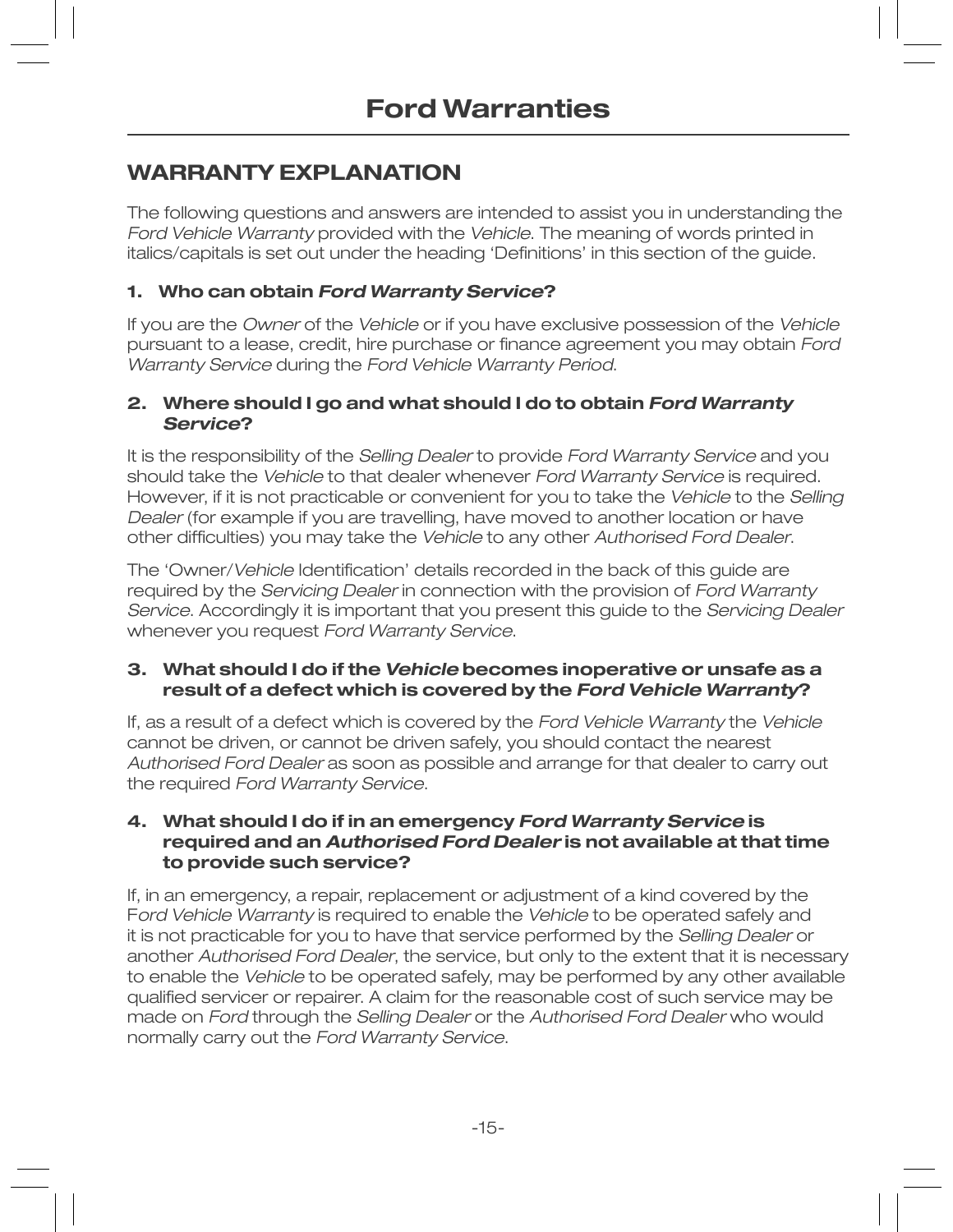When such emergency service has been performed by other than the Selling Dealer or an Authorised Ford Dealer, you should take the Vehicle to the Selling Dealer or an Authorised Ford Dealer for inspection of the service and/or the completion of any required Ford Warranty Service as soon as possible.

#### 5. What should I do if I have any difficulties in obtaining Ford Warranty **Service?**

If you encounter any difficulties in obtaining Ford Warranty Service, you should first discuss your difficulties with the Service Manager or the Dealer Principal, or owner of the Servicing Dealer. If you cannot resolve your difficulties with the Servicing Dealer, you should contact the Ford Customer Relationship Centre. The telephone number and address of the Ford Customer Relationship Centre is set out on the Customer Assistance and Service page earlier in this guide.

#### 6. Do I have to bear any costs or expenses in connection with the provision of Ford Warranty Service?

Except as stated below, Parts and labour used and supplied in carrying out Ford Warranty Service at the premises of the Servicing Dealer are free of charge.

Whenever Ford Warranty Service is to be carried out by the Servicing Dealer, it is your responsibility to deliver the Vehicle to the Servicing Dealer's premises and to collect it from those premises when the Ford Warranty Service has been completed. Subject as hereinafter provided and to the specific requirements of any relevant Statutory Enactment, unless you and the Servicing Dealer otherwise agree, you will be required to bear all costs and expenses incurred in taking the Vehicle to, and in collecting it from, the Servicing Dealer's premises.

Whenever Ford Warranty Service is carried out at your request at a location away from the Servicing Dealer's premises, subject as hereinafter provided, and to the specific requirement of any relevant Statutory Enactment, unless you and the Servicing Dealer otherwise agree, you will be required to bear such additional costs and expenses (including, but not limited to, travelling time and distance charges) as are reasonably incurred by the Servicing Dealer in carrying out such Ford Warranty Service away from the Servicing Dealer's premises.

If, as a result of a defect which is covered by the Ford Vehicle Warranty, the Vehicle cannot be driven or cannot be driven safely, and you arrange for the nearest Authorised Ford Dealer to carry out the required Ford Warranty Service, such reasonable costs and expenses as are incurred in moving the Vehicle to that Authorised Ford Dealer's premises or, if that Dealer so elects, in performing the required Ford Warranty Service at the place where the Vehicle is located (or at some other location), will be covered by the Ford Vehicle Warranty.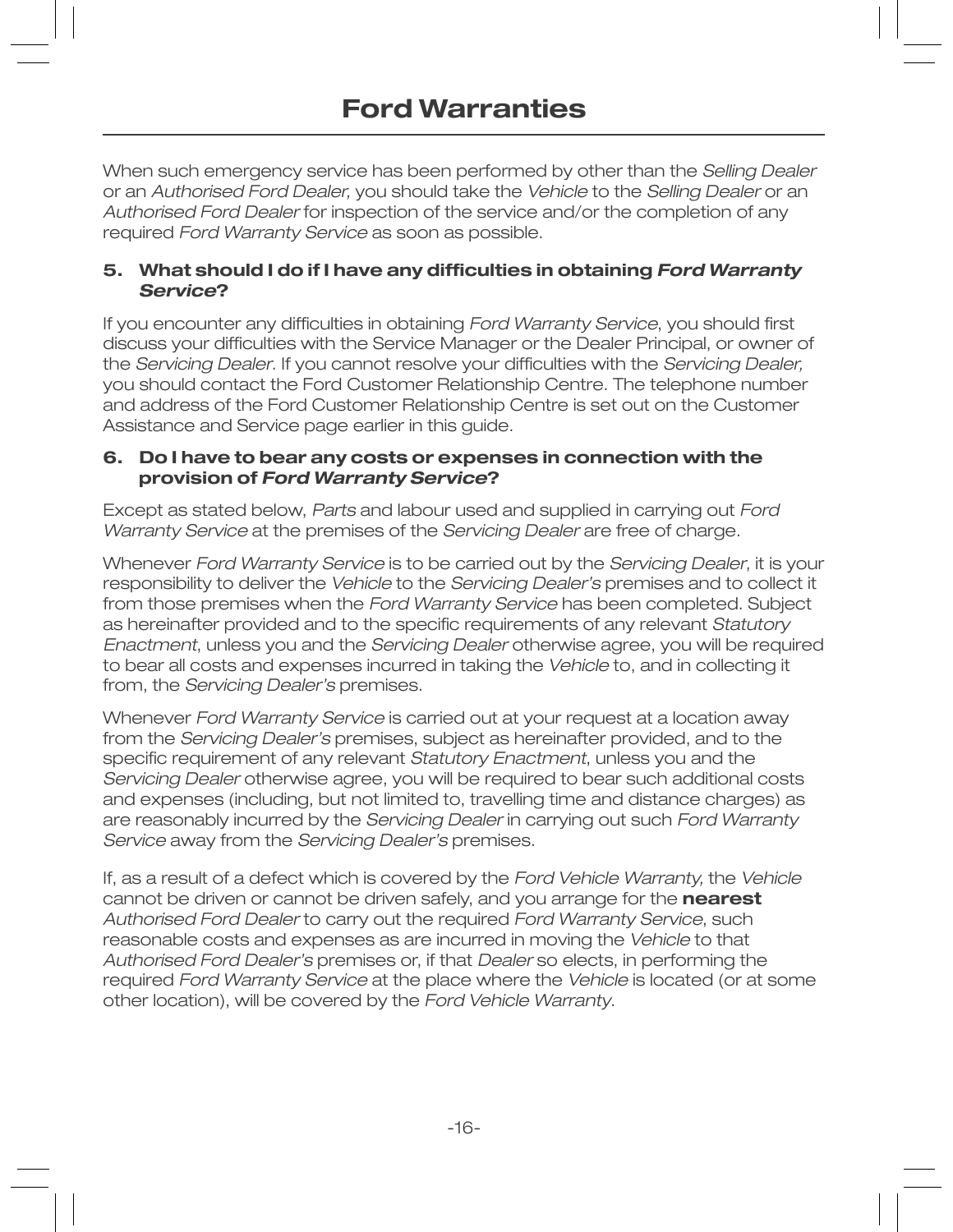#### **7. Are loss of time, inconvenience, commercial or other direct or indirect loss, damage or injury covered by the Ford Vehicle Warranty?**

No. The Ford Vehicle Warranty covers only the repair, replacement or adjustment at the Servicing Dealer's premises, of those Parts of the Vehicle which are found by Ford to be defective in factory materials or workmanship during the Ford Vehicle Warranty Period. No other type of claim for compensation of whatever nature, notwithstanding that the same may have resulted from, or have arisen as a consequence of, a defect in factory materials or workmanship in the Vehicle, or in any Part of the Vehicle, will be recognised under the Ford Vehicle Warranty. The rights and remedies which are available to you under any relevant Statutory Enactment or otherwise at law, in connection with any such claim for compensation, must be pursued outside the ambit of the Ford Vehicle Warranty.

### **8. When will the Ford Vehicle Warranty not apply?**

The Ford Vehicle Warranty will not apply, unless the Part which is alleged to be defective is found by Ford to be defective in factory materials or workmanship under normal and proper use and operation within Australia. Accordingly, the Ford Vehicle Warranty will not apply if the failure of the Part in the Vehicle to which your claim relates is caused by or is attributable to:

- misuse of such Part or of the Vehicle;
- failure to properly maintain and care for the Vehicle;
- failure to have the Vehicle properly, regularly and punctually serviced in accordance with the instructions and recommendations specified for the Vehicle by Ford; or
- exceeding the operating or capacity limitations specified for the Vehicle by Ford in the use and operation of the Vehicle.

In this regard, overloading the Vehicle, using it on obviously unsuitable terrain or surfaces are instances, but not the only instances, of abnormal or improper use or operation which could cause or result in the failure of a Part and lead to a rejection of a claim in connection with such Part under the Ford Vehicle Warranty. A claim under the Ford Vehicle Warranty will also be rejected if a Modification (other than a Modification made by, or at the direction of, Ford) is made to the Vehicle by, or for you and such *Modification* adversely affects the *Performance / Compliance* of the Part in respect of which such claim is made. In this regard the use of a part, component, assembly, equipment or accessory not supplied or approved by Ford will be regarded as a *Modification* and may lead to the rejection of a claim under the Ford Vehicle Warranty if the use of such part, component, assembly, equipment or accessory adversely affects the Performance / Compliance of a Part in respect of which a claim is made under the Ford Vehicle Warranty.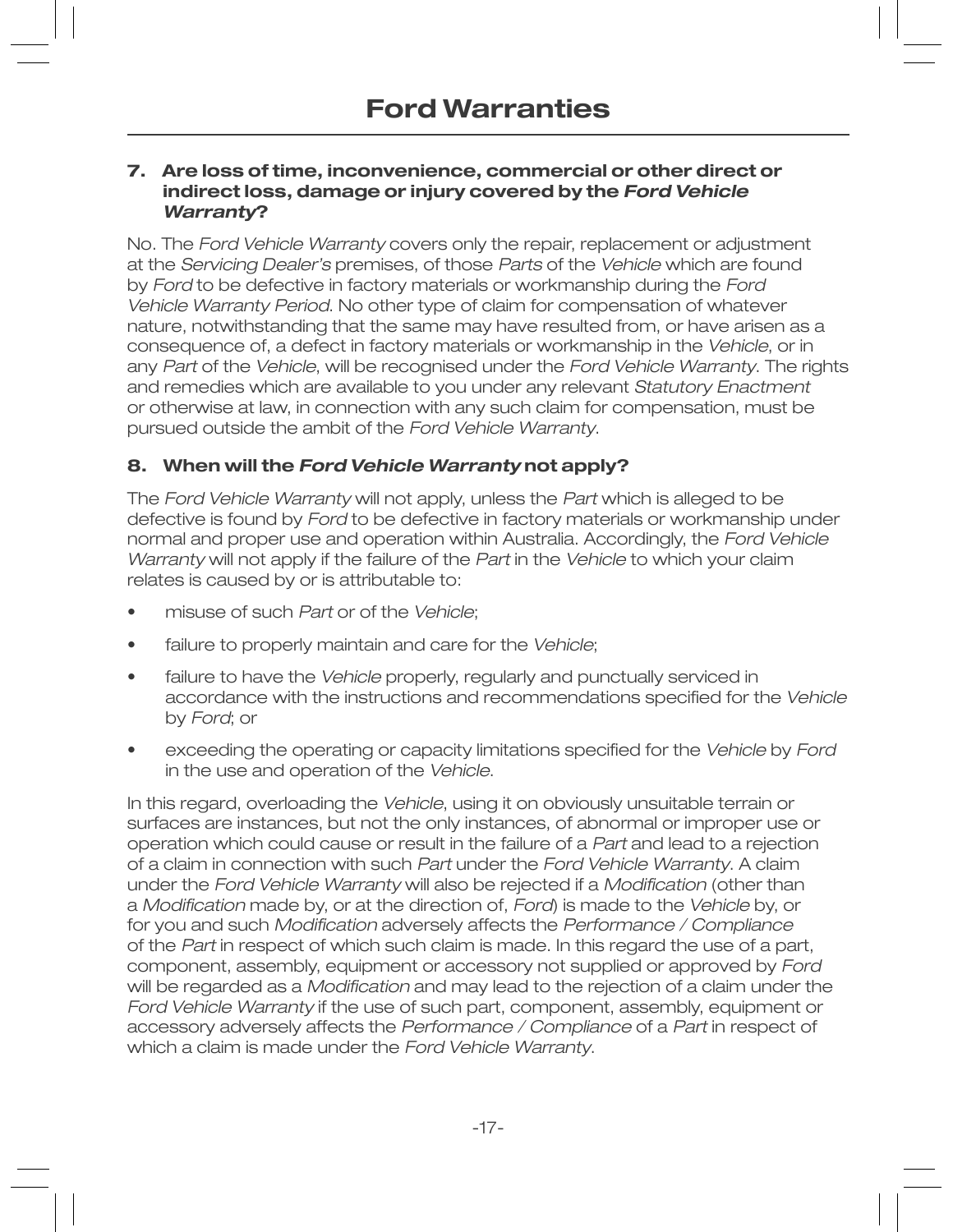### **9. What other items are not covered by the Ford Vehicle Warranty?**

Maintenance costs and wear and tear items, since they do not arise from defects in factory materials or workmanship, are not covered by the Ford Vehicle Warranty.

While the minimum maintenance requirements are listed in this guide, climatic and operating conditions or driving habits may require the performance of additional or more frequent maintenance services. Please refer to 'severe/unusual conditions' in this guide. Your Servicing Dealer can advise you on these matters.

The maintenance items, except where they are required as a result of defects in factory materials or workmanship, for which you may be required to pay include:

- engine tune-up,
- maintenance servicing of emission control systems devices,
- cleaning of the fuel system,
- wheel balance and alignment,
- adjustment of clutch or brakes,
- removal of body rattles and squeaks and the general tightening up of components,
- keypad batteries (where fitted),
- replacement of items such as oil/fuel/air filters, emission control valves, spark plugs, wiper blades, engine and other belts, hoses and brake and clutch linings,
- the addition of lubricants,
- repair/replacement of trim and appearance items,
- repair/rectification of paint damage, dents, scratches, chips and marks
- repair or replacement of tyres caused by:
	- normal wear,
- $\bullet$  damage such as cuts, snags, bruises, bulges and impact breaks (from kerbs or potholes),
	- damage caused by a puncture or tyre repair, or
- damage caused by improper inflation or alignment, tyre chains, racing, driver abuse, spinning (such as when stuck in mud or snow), improper mounting or dismounting.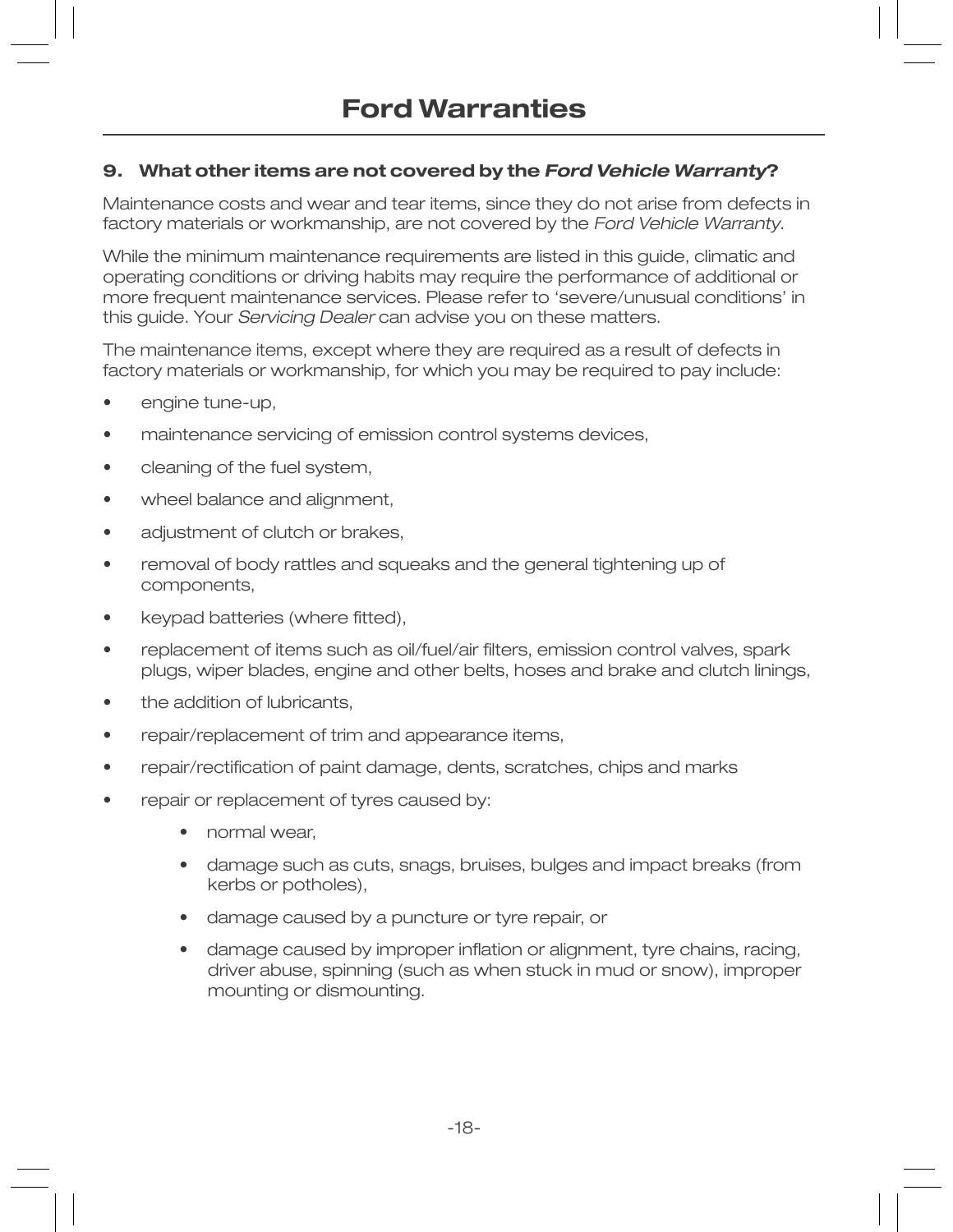#### **10. Will the Ford Vehicle Warranty be excluded if I have the vehicle**  *<u>Modified and the Modification does not adversely affect any Part of*</u>  **the Vehicle?**

No. However, Ford does not warrant the workmanship of, nor any material, Part, component, assembly, equipment or accessory (unless such material, Part, component, assembly, equipment or accessory has been supplied or approved by Ford for the purpose) used in, nor any defect caused by, or attributable to, or to the use of, any *Modification* not carried out by, or at the direction of, Ford. For example, if the Vehicle has been converted for the use of Liquid Petroleum Gas, Ford does not warrant the conversion, nor the workmanship of the conversion, nor any material, part, component, assembly, equipment or accessory used in the conversion (unless such material, part, component, assembly, equipment or accessory has been supplied and approved by Ford for use in the conversion) nor any defect in any Part of the Vehicle which results from or is attributable to, or to the use of, the conversion, but otherwise the *Ford Vehicle Warranty* will continue to apply with respect to the Vehicle during the Ford Vehicle Warranty Period.

#### **11. Will the Ford Vehicle Warranty be excluded if I use the vehicle to tow a caravan, trailer or other similar equipment?**

Where the Vehicle is approved for towing (refer to your Owner's Manual for guidance) it may be used for the purpose of towing without limiting your rights under the Ford Vehicle Warranty if:

- the Vehicle is properly and regularly serviced and maintained and is adequately and properly equipped for towing with Ford approved towing equipment;
- you comply in all respects with the instructions of the manufacturer or supplier of the towing equipment fitted to the Vehicle with respect to the fitment, use and operation of that equipment and the fitment and/or use of any recommended additional equipment;
- the Vehicle is not overloaded and is driven and operated in a proper and careful manner over suitable roads and terrain;
- you comply in all respects with *Ford's* recommendations with respect to towing equipment, maximum loads and the use of the Vehicle for towing; and
- if the caravan, trailer or equipment which is towed is of a reasonable size, shape and weight having regard to the size and operating capacity of the Vehicle and the driving, and other conditions which will be encountered during towing.

It should be understood that towing can have an adverse effect on the Vehicle's performance, durability, reliability, stability, safety and operating economy. However, by complying with Ford's recommendations with respect to towing equipment, maximum loads, Vehicle operation and other relevant matters, the adverse effects of towing a caravan, trailer and other similar equipment of suitable size, shape and weight can, to a large extent, be offset.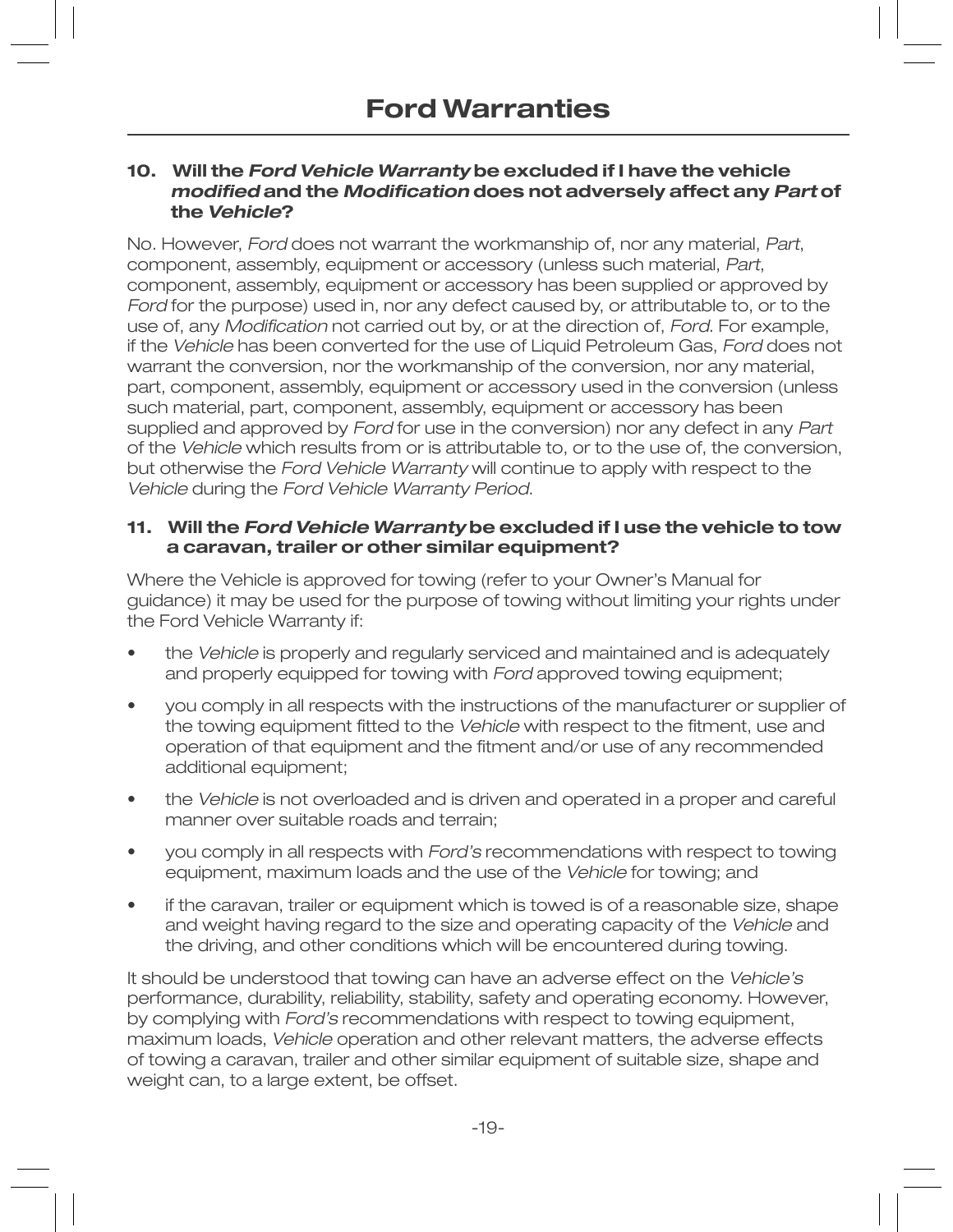The actual towing capability and performance of the Vehicle will depend upon a number of factors, including the Vehicle's specifications (including engine capacity, transmission type, axle ratio and tyre type and size, and so on), the condition of the Vehicle, the size, shape and weight of the caravan, trailer or equipment being towed, the total weight of the load (including the Vehicle's load and the load being towed), the conditions and gradient of the roads or other terrain being traversed, and the weather and other prevailing conditions.

If you wish to use your Vehicle for towing you should be careful to ensure that it is properly fitted and equipped for towing with a Ford approved towing pack suitable for the equipment and the load being towed, and that the equipment recommended for use with such towing pack is properly fitted and used.

If any Part of the Vehicle is damaged or fails as a result of you not complying with Ford's recommendations in connection with towing, any claim with respect to such Part under the Ford Vehicle Warranty will be rejected.

#### **12. Are tyres covered by the Ford Vehicle Warranty?**

The original tyres fitted to the Vehicle are covered by the Ford Vehicle Warranty. If you replace any original tyre with a tyre which is approved for the Vehicle by Ford during the Ford Vehicle Warranty Period, the replacement tyre will be covered for the remainder of the Ford Vehicle Warranty Period.

The application of the Ford Vehicle Warranty to tyres (as stated above) is in addition to those rights and remedies which are conferred upon you by any Statutory Enactment or by the terms of any express warranty provided by the tyre manufacturer.

#### **13. Are Ford Parts and Ford Accessories covered by express warranties?**

A Ford Part or a Ford Accessory purchased from an Authorised Ford Dealer will be expressly warranted by Ford under the Ford Parts and Accessories Warranty. The terms of this warranty are described later in this section of your guide. Please note that tyres are not covered by the terms of the Ford Parts and Accessories Warranty. Refer to Question 12 for details of warranty coverage for tyres.

If a Ford Part or Ford Accessory is fitted by an Authorised Ford Dealer to a Vehicle prior to or during the Ford Vehicle Warranty Period that Ford Part or Ford Accessory will be warranted by Ford against defects in factory materials and workmanship during the Ford Vehicle Warranty Period, or the warranty period of the Ford Parts and Accessories Warranty, which ever is longer. If that Ford Part or Ford Accessory is found to be defective in factory materials or workmanship and is replaced with another Ford Part or Ford Accessory the Ford Part or Ford Accessory supplied as the replacement will be covered for the warranty period of the Parts and Accessories Warranty, or the remainder of the Ford Vehicle Warranty Period, whichever is longer.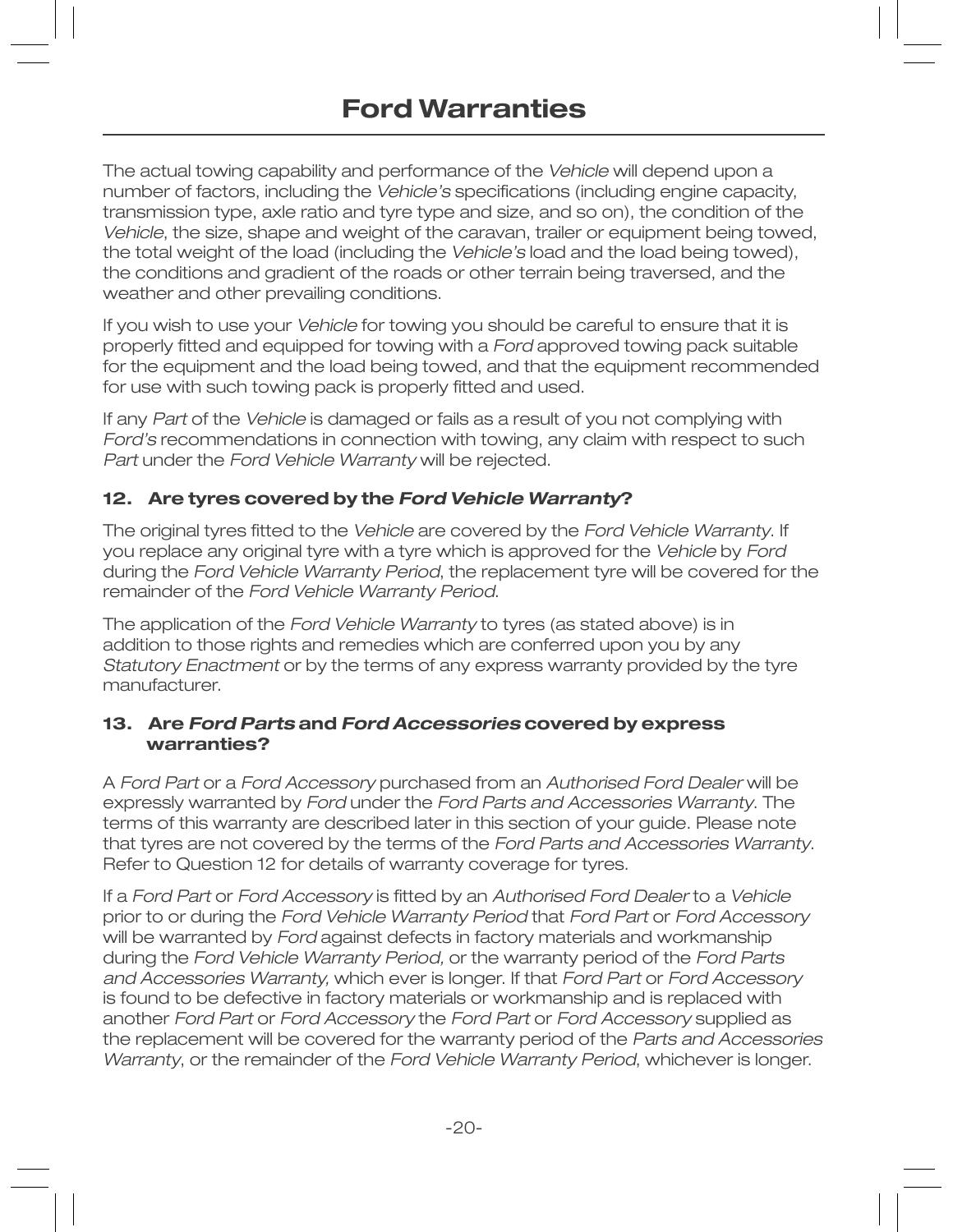The express warranties which apply to Ford Parts and Ford Accessories are in addition to other rights and remedies which are conferred upon you by any applicable Statutory Enactment.

#### **14. Are Ford Licensed Accessories covered by express warranties?**

A Ford Licensed Accessory purchased from an Authorised Dealer will be expressly warranted by Ford under the Ford Parts and Accessories Warranty. The terms of this warranty are described later in this section of the guide.

If a Ford Licensed Accessory is fitted by an Authorised Ford Dealer to a Vehicle prior to or during the Ford Vehicle Warranty Period that Ford Licensed Accessory will be warranted by Ford against defects in factory materials and workmanship during the Ford Vehicle Warranty Period, or the warranty period of the Ford Parts and Accessories Warranty, which ever is longer. If that Ford Licensed Accessory is found to be defective in factory materials or workmanship and is replaced with another Ford Licensed Accessory the Ford Licensed Accessory supplied as the replacement will be covered for the warranty period of the Ford Parts and Accessories Warranty, or the remainder of the Ford Vehicle Warranty Period, whichever is longer.

The express warranties which apply to Ford Licensed Accessories are in addition to other rights and remedies which are conferred upon you by any applicable Statutory Enactment.

#### **15. Are supplier branded accessories covered by the Ford Parts and Accessories Warranty?**

All accessories designated by Ford as supplier branded accessories are excluded from the Ford Parts and Accessories Warranty. Such accessories are warranted by the manufacturer of the accessory and you should consult your Authorised Ford Dealer for details of the applicable manufacturer's warranty.

#### **16. Can the Ford Vehicle Warranty be transferred with the vehicle to subsequent Owners?**

Yes. If the Vehicle is sold during the Ford Vehicle Warranty Period, the Ford Vehicle Warranty is transferable with the Vehicle and the new Owner will have the benefit of the Ford Vehicle Warranty during the balance of the Ford Vehicle Warranty Period.

#### **17. Is the Ford Vehicle Warranty provided with the vehicle valid in another country?**

The Ford Vehicle Warranty is applicable to the Vehicle only if the Vehicle was sold for use and is used in Australia.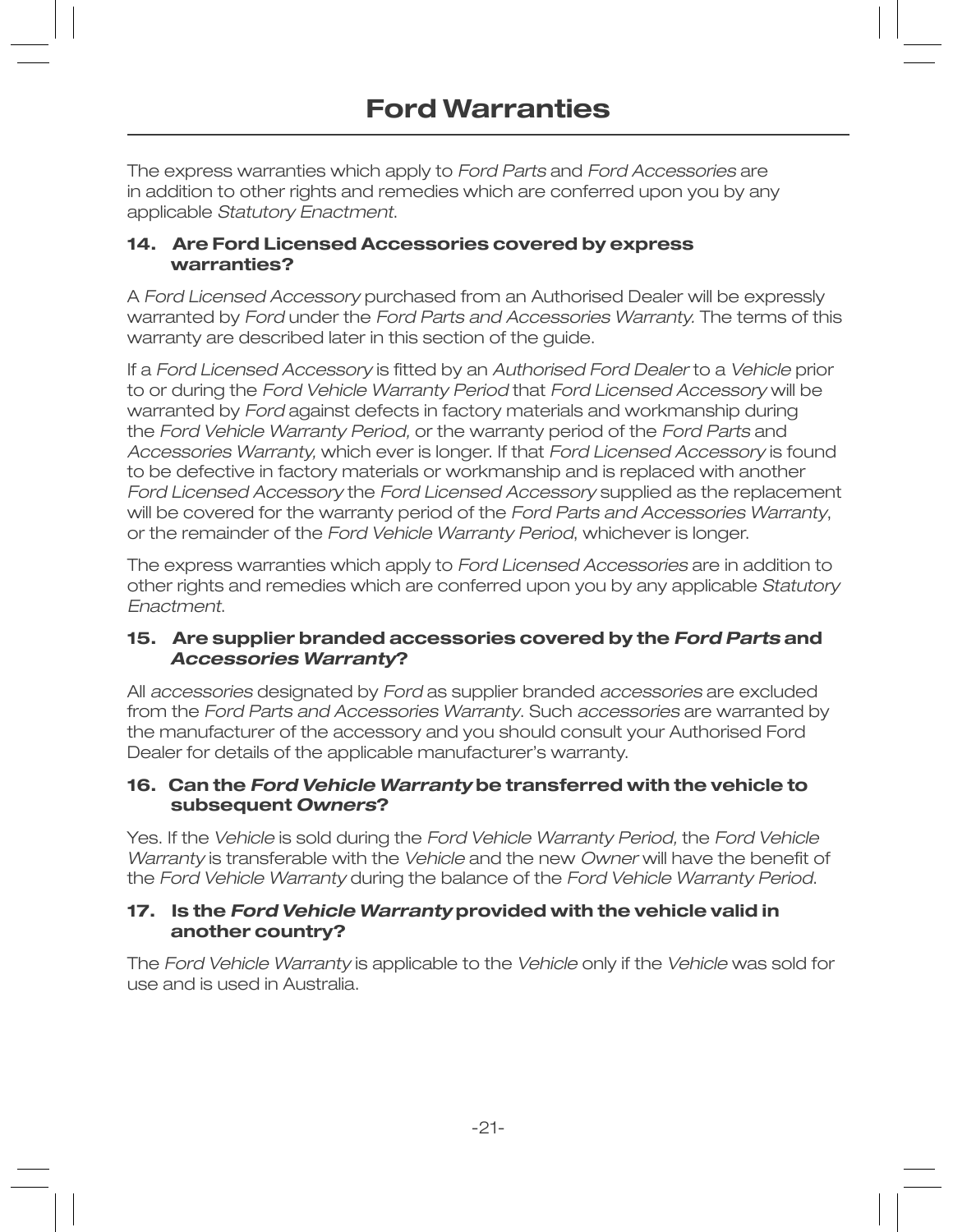### **18. What is my responsibility with respect to the vehicle?**

It is your responsibility to maintain, use and operate the Vehicle in a proper manner within Ford's specified capacity and operating limitations, and to ensure that during the Ford Vehicle Warranty Period, the Vehicle is serviced regularly and promptly in accordance with the instructions and recommendations stipulated for the Vehicle by Ford in this guide.

In particular, it is your responsibility to arrange for Ford Warranty Service to be carried out as soon as possible after you become aware of the need for such service, and to arrange for the scheduled inspection services and the maintenance servicing of the emission control systems and devices referred to in this guide, to be carried out at the specified times, or at the specified or recommended intervals for such services.

#### **19. What if the vehicle has been written off?**

If Ford believes, on reasonable grounds, that a Vehicle has been Written Off, the Ford Vehicle Warranty will cease to apply to that Vehicle. Despite the fact that a Vehicle has been Written Off, the Owner may have rights under a Statutory Enactment in relation to parts fitted to that vehicle.

If you require any further information with respect to the Ford Vehicle Warranty or if you experience difficulties in obtaining Ford Parts, Ford Accessories, Ford Licensed Accessories, Ford Warranty Service or general service please contact the Ford Customer Relationship Centre. The telephone number and address of the Ford Customer Relationship Centre is set out on the Customer Assistance and Service page earlier in this guide.

#### **20. If I have my vehicle serviced by someone other than an Authorised Ford Dealer will this void the Ford Vehicle Warranty?**

For your peace of mind, Ford recommends that you service your Vehicle at an Authorised Ford Dealer using Genuine Ford Parts. Only Authorised Ford Dealers can service your Vehicle using specialised Ford diagnostic equipment and tools operated by Ford factory-trained technicians who will ensure that your Vehicle is operating to manufacturer's specifications. If you have a licensed and qualified independent vehicle repairer servicing your Vehicle, and they service the Vehicle in accordance with the instructions and recommendations specified for the Vehicle by Ford, then your coverage under the Ford Vehicle Warranty will not be affected. However, if a failure relating to the operation of the Vehicle is attributable to a failure by an independent service outlet to carry out the service with reasonable skill and care, or a failure by the independent service outlet to service the Vehicle in accordance with the instructions and recommendations specified for the Vehicle by Ford (including a failure to follow our recommendation to use Genuine Ford Parts), the Ford Vehicle Warranty will not apply to such a failure.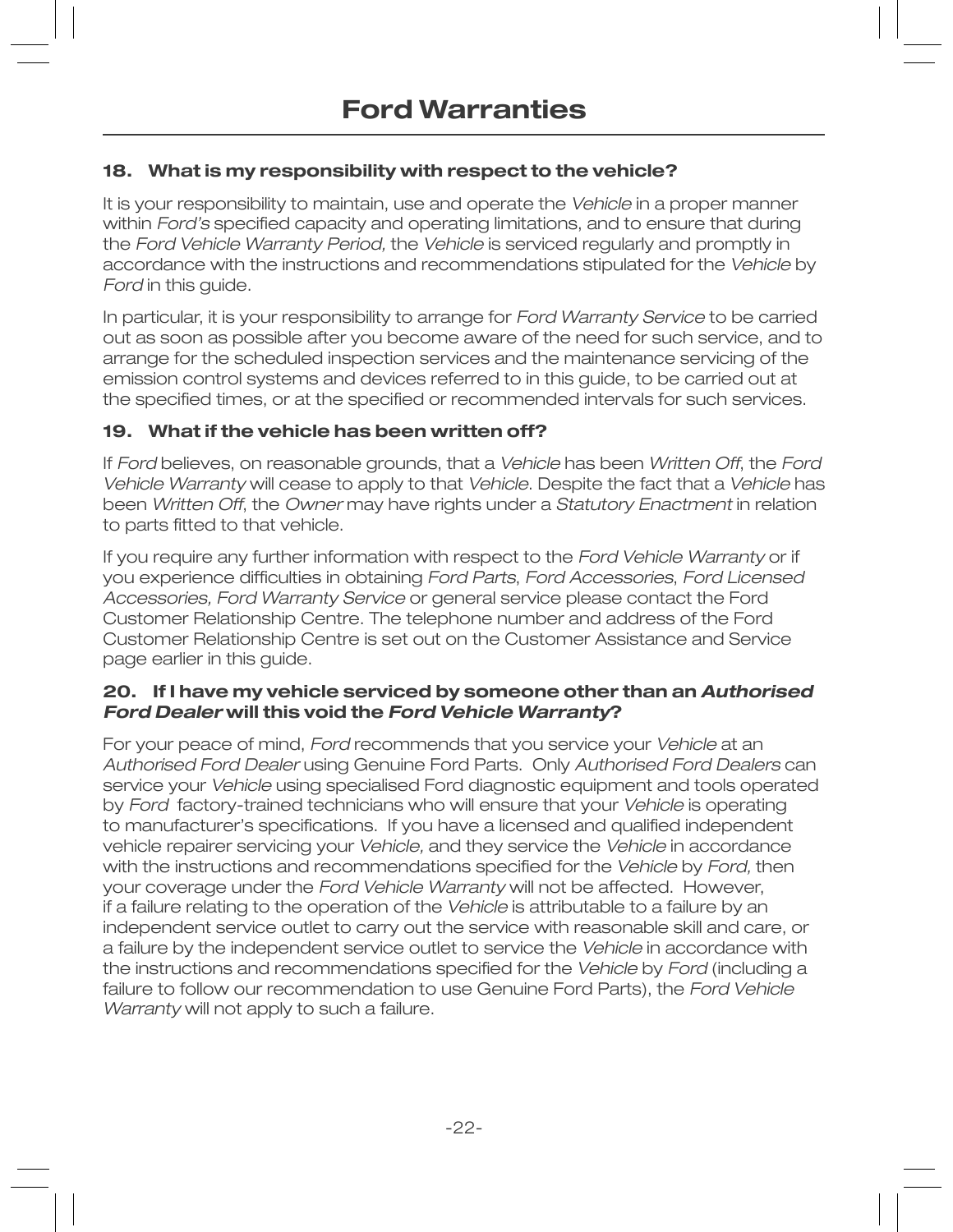### **THE FORD EXPRESS PARTS AND ACCESSORIES WARRANTY**

### **Your rights under the Australian Consumer Law**

Our goods come with guarantees that cannot be excluded under the Australian Consumer Law. You are entitled to a replacement or refund for a major failure and for compensation for any other reasonably foreseeable loss or damage.

You are also entitled to have the goods **repaired or replaced** if the goods fail to be of acceptable quality, and the failure does not amount to a major failure.

## **THE FORD EXPRESS PARTS AND ACCESSORIES WARRANTY - WARRANTY STATEMENT**

FORD WARRANTS with respect to each new part/accessory including replacement parts/ accessories (excluding tyres and parts/accessories designated by Ford as supplier branded accessories) marketed by Ford and purchased by a retail customer from an Authorised Ford Dealer that FORD WILL, in the case of a new part/accessory sold at retail for use in or in connection with a passenger or commercial vehicle or automotive engine:

- for batteries, for a period of 12 months (6 months for taxis) from the date of the original retail sale;
- for all other parts/accessories, for a period of 12 months from the date of the original retail sale of that part/accessory, or until that part/accessory has been in use, service or operation in a vehicle or automotive engine, for a distance of 20,000 km (whichever occurs first).

REPAIR OR REPLACE FREE OF CHARGE, any such part/accessory found to be defective in factory materials or workmanship under normal use and operation, provided that the part/ accessory:

- la serie de la ) was correctly installed in, affixed or attached to the product for which application, the part/accessory was designed and sold at retail;
- **Contract Contract** i ) has not been altered, modified or repaired outside Ford's own factory or a location designated or approved by Ford, in a way which adversely affects the performance, durability, stability, reliability, or safety of that part/accessory; and
- **Contract Contract** i i ) has been properly used and operated within the capacity and operating **Contract Contract District** mitations as specified by Ford or the manufacturer of the part/accessory;
- $\mathbf{r}$  and  $\mathbf{r}$  and  $\mathbf{r}$ v) has been properly maintained and cared for; and
	- $V)$ is returned to an Authorised Ford Dealer, transportation charges prepaid.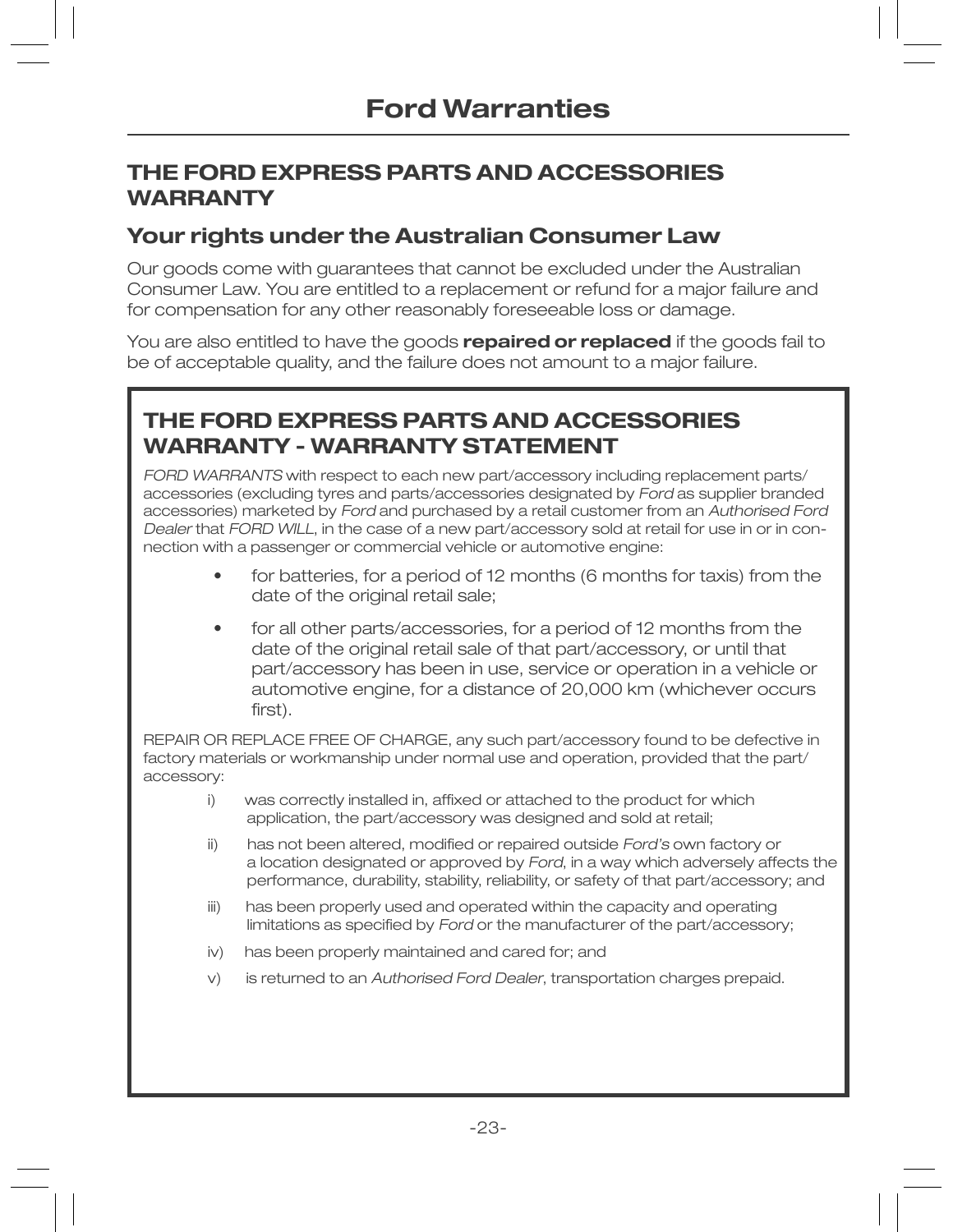The Ford Express Parts and Accessories Warranty is in addition to other rights and remedies conferred on consumers under any applicable Statutory Enactment.

### **Definitions**

In the preceding Ford Express Parts and Accessories Warranty:

'Authorised Ford Dealer' means a dealer appointed by Ford to sell for and on behalf of Ford new and/or unused vehicles and new replacement parts/accessories of the kind marketed from time to time by Ford in Australia.

'Ford' means Ford Motor Company of Australia Limited A.B.N. 30 004 116 223 of 1st Floor, 600 Victoria Street, Richmond, Victoria, 3121, telephone 13 FORD (13 36 73).

'Statutory Enactment' means the Competition and Consumer Act 2010 and any other statutory enactment of the Commonwealth of Australia or of any Australian State or Territory and includes any law, by-law, rule, regulation, or ordinance made pursuant to any such statutory enactment.

### **FIVE YEAR PERFORATION CORROSION WARRANTY**

The Five Year Perforation Corrosion Warranty is an extension of the existing Ford Express New Vehicle Warranty, in that it will, subject to the vehicle being reasonably maintained and cared for in accordance with this guide, and the owner guide supplied with the vehicle; cover the original body of the vehicle against perforation corrosion for 5 years (60 months), from the commencement date of the Ford Express New Vehicle Warranty.

Repair of corrosion without perforation, due to a defect in factory materials or workmanship, will continue to be covered during the term of the Ford Express New Vehicle Warranty.

It is your responsibility to bring to the attention of an Authorised Ford Dealer, any corrosion identified on your vehicle at the earliest possible date. Failure to do so may lead to subsequent claim being denied under the Perforation Corrosion Warranty or the Ford Express New Vehicle Warranty.

## **Panel Damage**

Body sheet metal panels that have been damaged (for example, by accident, poor repair procedures, sand, salt, stones, hail, chemicals or industrial fallout) or replaced will not be covered by the Perforation Corrosion Warranty.

Reasonable maintenance and care for the purposes of the Perforation Corrosion Warranty include the following: